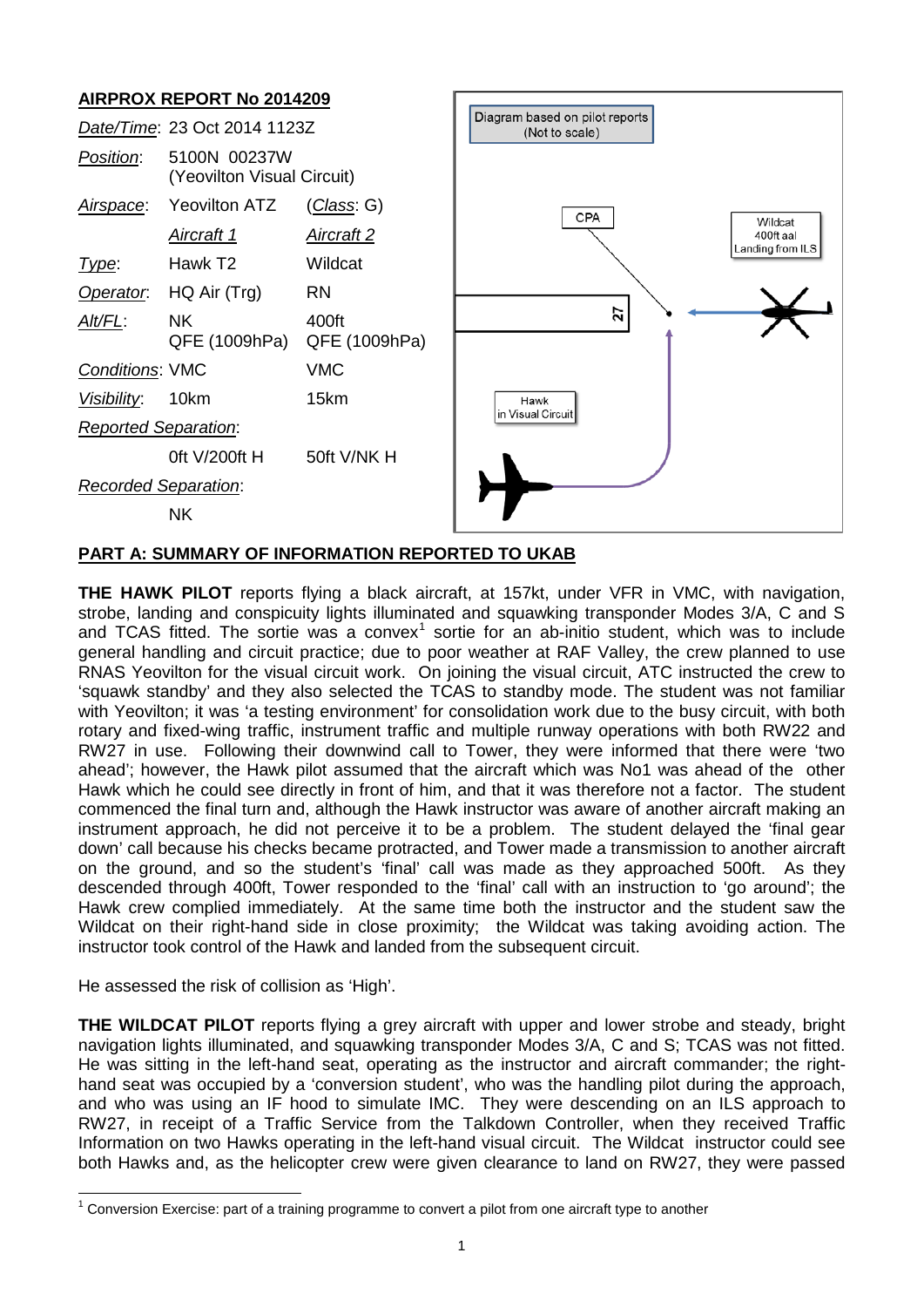further Traffic Information that the first Hawk was going around; the instructor watched as it went around at circuit height. The Wildcat crew continued their approach on the ILS while the second Hawk continued to track downwind. The instructor saw the second Hawk begin a left-hand turn and appeared to be descending, so he monitored it to ensure that it remained at a safe distance: it 'verv quickly' became clear that the Hawk's trajectory placed it on a collision course with the Wildcat and so the instructor immediately took control from the conversion student and applied significant aft cyclic and collective to achieve a rapid climb and deceleration. They saw the Hawk pass under the nose of the helicopter at a minimum range of approximately 50ft during the avoiding action. The instructor reported an Airprox on radio and continued to land.

He assessed the risk of collision as 'Very High'.

**THE TOWER CONTROLLER** reports acting as an OJTI<sup>[2](#page-1-0)</sup> for a trainee, with two Hawks in the visual circuit, two Wildcats on Talkdown, two more Hawks at the RW27 holding-point waiting for departure, and several other rotary-wing aircraft carrying out VFR arrivals and departures. The first Hawk in the circuit reported downwind to touch-and-go and was informed ''one ahead'' because the Wildcat was ahead on an ILS approach to land. The second Hawk [the Airprox Hawk] reported downwind and was informed "two ahead". The Wildcat was given clearance to land at a range of three miles, and the pilot of the first Hawk instigated his own go-around. The crew of the second Hawk then asked for an update on the Wildcat and, using the Hi-Brite, the Tower Controller told them that it was at two miles. At this point the crew of another Wildcat requested departure from Point Zulu, and after confirming that they intended to depart VFR to the south, Tower cleared them to take-off. The crew of the second Hawk then 'called finals' and Tower instructed them to go-around. The Tower controller then saw the second Hawk cross from right-to-left (from his perspective) ahead of the Wildcat on ILS, and the Wildcat made an immediate avoiding-action climb.

He perceived the severity of the incident as 'High'.

**THE PAR CONTROLLER** reports that the Wildcat was conducting an ILS to RW27 and, at 2.5nm, the crew were issued with a clearance to 'Land Runway 27 with two in Hawks', and the helicopter crew acknowledged. When the Wildcat was at 1.5nm from touchdown Tower reported 'One Hawk going around at circuit height' and this Traffic Information was passed to the Wildcat crew, who reported visual with the Hawk. When the helicopter reached 1nm from touchdown, the PAR controller saw its radar return climb well above the glide-path and the pilot reported an Airprox with the Hawk in the visual circuit; the controller could not see the Hawk on the PAR screen.

He perceived the severity of the incident as 'High'.

**THE RADAR SUPERVISOR** reports that whilst observing the Wildcat's ILS approach being monitored by the PAR controller he glanced out of the radar room window, which looks out onto the RW27 approach lane. He saw the Wildcat approaching the airfield and watched as a Hawk wentaround at circuit height. He then saw the second Hawk turn inbound, and immediately asked the PAR Controller if the Wildcat had been given a positive clearance. PAR confirmed that it had and, shortly afterwards, the Wildcat could be seen to climb sharply; its crew subsequently informed the PAR Controller that they wished to report an Airprox. The Radar Supervisor reports that there was not sufficient time to query the intentions of the Hawk crew, or to offer the Wildcat crew avoidingaction after the Hawk turned inbound.

### **Factual Background**

The weather at Yeovilton at 1050 was recorded as:

METAR EGDY 231050Z 21012KT 9999 FEW012 SCT020 BKN070 15/13 Q1019 WHT BECMG 9999 SCT012 GRN

 $\overline{\phantom{a}}$ 

<span id="page-1-0"></span><sup>&</sup>lt;sup>2</sup> On-the-job Training Instructor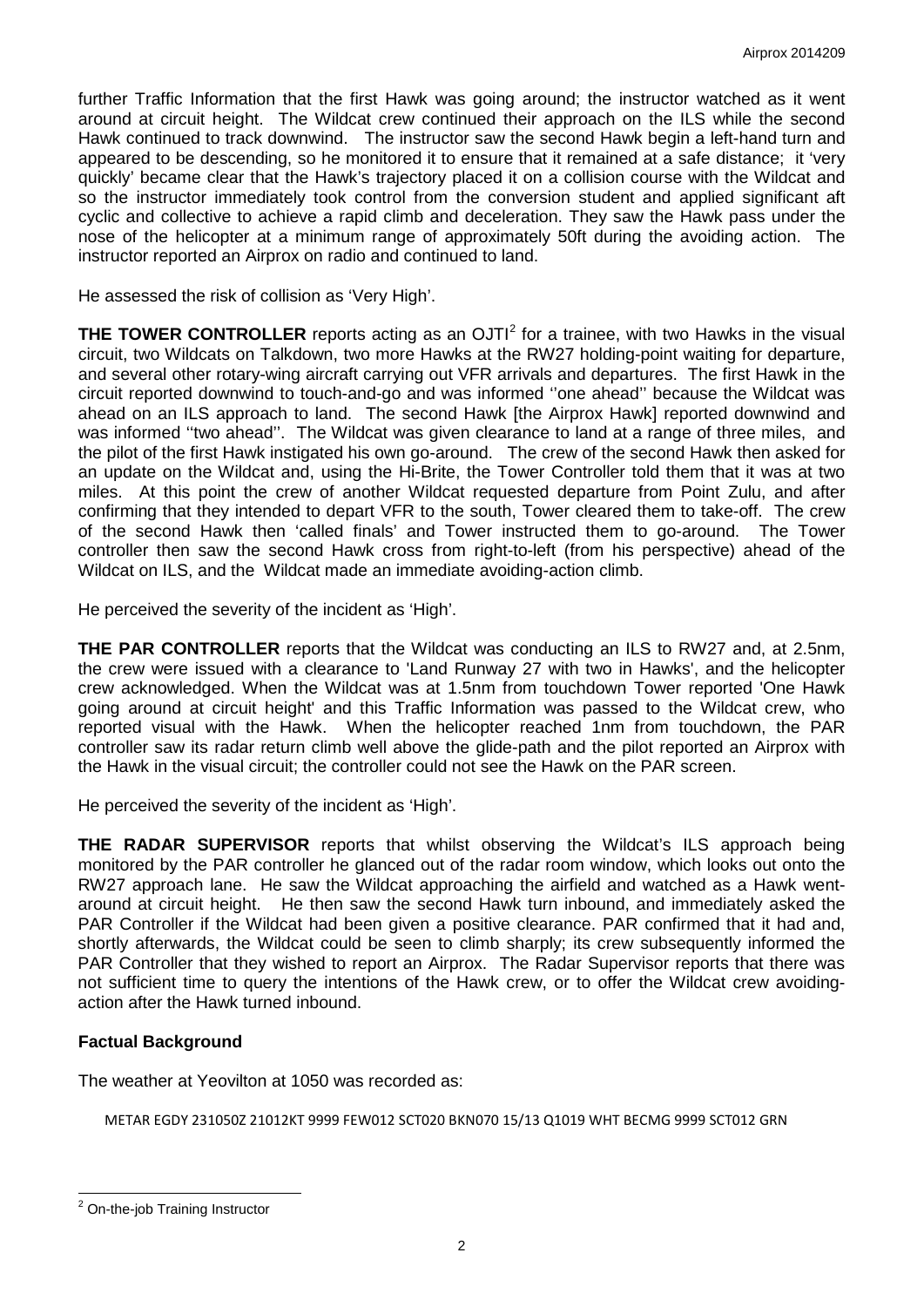### **Analysis and Investigation**

### **Military ATM**

Due to the low heights involved, the incident was not recorded on area radar. A section of the tape transcripts is shown below:

| <b>From</b>              | To              | <b>Speech Transcription</b>                                                                           | Time    |
|--------------------------|-----------------|-------------------------------------------------------------------------------------------------------|---------|
| <b>PAR</b>               | Wildcat         | [Wildcat C/S] final clearance delayed, continue approach.                                             | 1120:23 |
| <b>PAR Asst</b>          | Tower           | ILS 3 miles runway 27 {Broadcast on Tower Frequency}                                                  | 1120:26 |
| Tower                    | <b>PAR Asst</b> | Radar [Wildcat C/S] cleared to land runway 27 circuit correction<br>2 in Hawks                        | 1120:28 |
| Hawk                     | Tower           | [Hawk C/S] downwind touch and go.                                                                     | 1120:36 |
| Tower                    | Hawk            | [Hawk C/S] two ahead, surface wind 220, 11 knots.                                                     | 1120:38 |
| <b>PAR</b>               | Wildcat         | [Wildcat C/S] cleared to land runway 27, two Hawks in.                                                | 1120:39 |
| Wildcat                  | <b>PAR</b>      | Cleared to land [Wildcat C/S].                                                                        | 1120:43 |
| Hawk<br>(Non-airprox)    | Tower           | [Hawk C/S] going around.                                                                              | 1120:44 |
| Recon                    | Tower           | [Recon C/S] taxi point east, spot 13, channel 2.                                                      | 1120:49 |
| Wildcat<br>(Non-airprox) | Tower           | Tower [Wildcat C/S] ready for departure. <i>{aircraft is held and</i><br>departure details confirmed} | 1120:58 |
| <b>PAR</b>               | Wildcat         | [Wildcat C/S] there is one Hawk going around at circuit height.                                       | 1121:01 |
| Wildcat                  | <b>PAR</b>      | Visual.                                                                                               | 1121:05 |
| Hawk                     | Tower           | [Hawk C/S] finals gear down.                                                                          | 1121:26 |
| Tower                    | Hawk            | [Hawk C/S] go around.                                                                                 | 1121:31 |
| Hawk                     | Tower           | Going around [Hawk C/S].                                                                              | 1121:34 |
| Wildcat                  | <b>PAR</b>      | [Wildcat C/S] Airprox with a Hawk, finals 27.                                                         | 1121:43 |

The Talkdown controller conducted the QFE check for the ILS and clearance to land was provided with Traffic Information of '2 Hawks in'. The Talkdown controller then amplified at 1129:44 that one Hawk was going around; this was the non-Airprox Hawk in the visual circuit. The Wildcat then climbed and reported an Airprox with a Hawk; due to the narrow beam and precision of PAR, the Airprox-Hawk did not appear on the controller's screen. The Radar Supervisor had spotted the Wildcat visually, from the Approach Room window, and had confirmed with the PAR controller that they had received a positive clearance.

The Tower controller was under training in a high and demanding workload environment, with 8 aircraft on frequency and the visual circuit was at its full capacity with 4 aircraft. At the downwind call, the Hawk had been correctly passed Traffic Information on '2 ahead', which were the other Hawk and the Wildcat. The other Hawk had called going-around and then the Tower controller was called by two rotary callsigns for taxi and departure. Upon receiving the 'finals' call from the Airprox Hawk, the controller issued the instruction to 'go around' within five seconds. At the point of the go-around instruction, the Tower control team reported that the Hawk passed right to left, ahead of the Wildcat, causing the avoiding action climb. The Tower controller had made good use of Hi-Brite to inform the visual circuit traffic of the position of the IF traffic. In the circumstances, ATC had expected the Hawk to extend downwind to cater for the Wildcat on finals.

The Wildcat pilot was on an ILS approach in VMC and this enabled visual acquisition of the both Hawks. The instructor had maintained a good lookout and witnessed the first Hawk go-around at circuit height and the second Hawk turn left and descend onto finals. The instructor was able to monitor the student and the Hawk to the point that he was able to take control of the aircraft and instigate avoiding action.

The Hawk pilot was also instructing, in a busy circuit in an unfamiliar environment. The Hawk pilot had made a late decision to fly at Yeovilton when the weather at Valley had deteriorated. The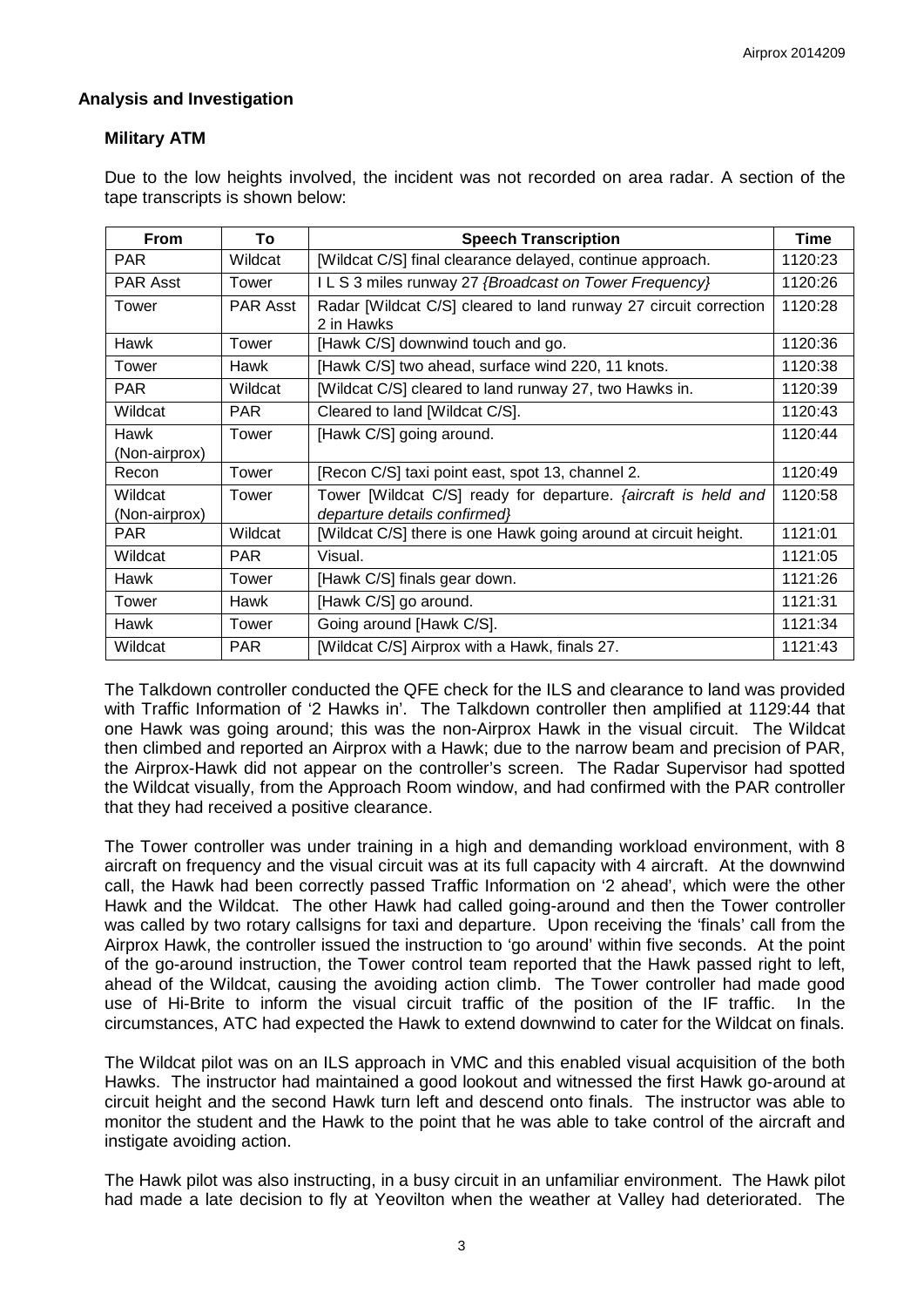workload for instructor and student was high and the aircraft was instructed to 'squawk standby' placing TCAS in standby mode. The instructor was informed of the '2 ahead' and had assumed that the other aircraft was in front of the Hawk ahead and was not a factor. Sighting a Wildcat on the ground may have also led to the perception in the Hawk cockpit that the radar traffic had landed. The finals call was protracted because of delayed checks by the student and RT by another aircraft on frequency. The finals call was estimated at 500 feet and the go-around was issued at 400 feet, as the Hawk crew became visual with the Wildcat, on the right, taking avoiding action.

The barriers to an incident in the visual circuit would normally be Traffic Information, lookout and sound integration procedures. The role of TCAS as a barrier in a visual circuit was also considered in the unit investigation; by squawking standby, the Hawk pilot had placed TCAS on standby mode in the visual circuit. The ADC passed accurate Traffic Information about circuit/IFR traffic and the PAR controller provided correct clearances amplified with Traffic Information. The Wildcat was visual with both jets at range and the instructor maintained visual with the Airprox Hawk on finals; ultimately, the Wildcat instructor's visual acquisition allowed for avoiding action to prevent the risk of collision. Had normal circuit procedures been followed, a finals call would have resulted in a 'go around' at circuit height or a 'continue' with verbal confirmation of visual contact with the Wildcat. The Hawk crew were dealing with an unfamiliar environment that was busy, particularly with numerous RT calls; the protracted checks and belief that the instrument traffic was not a factor, increased workload in the cockpit and added to the perception that the crew were clear of the Wildcat.

The occurrence reports were open and detailed and this led to a comprehensive Occurrence Safety Investigation at the unit. The in-depth investigation led to a deeper understanding of the contributory factors and a number of recommendations.

#### **UKAB Secretariat**

Notwithstanding any ATC clearance, the aircraft commanders and handling pilots were required to take all possible measures to ensure that their aircraft did not collide with other aircraft and were not flown in such proximity to other aircraft as to create a danger of collision.<sup>[3](#page-3-0)</sup>

The Yeovilton Tower controller had communicated the order of landing to the Hawk crew and they were required to comply with that order by sequencing behind the Wildcat, who's pilot was on final approach to land. $4$ 

#### **Occurrence Investigation**

l

The Hawk crew were conducting an instructional sortie which involved a land-away at RNAS Yeovilton; this was due to poor weather conditions at Valley and was a late notice change of plan. The Hawk was being flown by a student pilot and an instructor.

On the way to Yeovilton the student was already having difficulties with the sortie and required more instruction than usual, and was assessed as 'behind the aircraft' at this point by the instructor. They conducted a PAR join to RW27; the PAR was not completed successfully.

There was a moderate amount of traffic operating around the airfield at this time. However, as Valley is quieter, this amount of traffic was seen as busy by the Hawk crew. This caused an increase in workload for the trainee pilot in addition to flying in an unfamiliar location.

The student had been unable to identify what went wrong with the PAR, which led the crew to continue discussing it while the Hawk joined the visual circuit. After calling 'Downwind, Touch and

<span id="page-3-0"></span><sup>&</sup>lt;sup>3</sup> MAA Regulatory Article 2307(1), Rules of the Air, Avoiding Aerial Collisions<br><sup>4</sup> MAA Begulatory Article 2207(1), Bulge of the Air, Aircraft Londing

<span id="page-3-1"></span>MAA Regulatory Article 2307(1), Rules of the Air, Aircraft Landing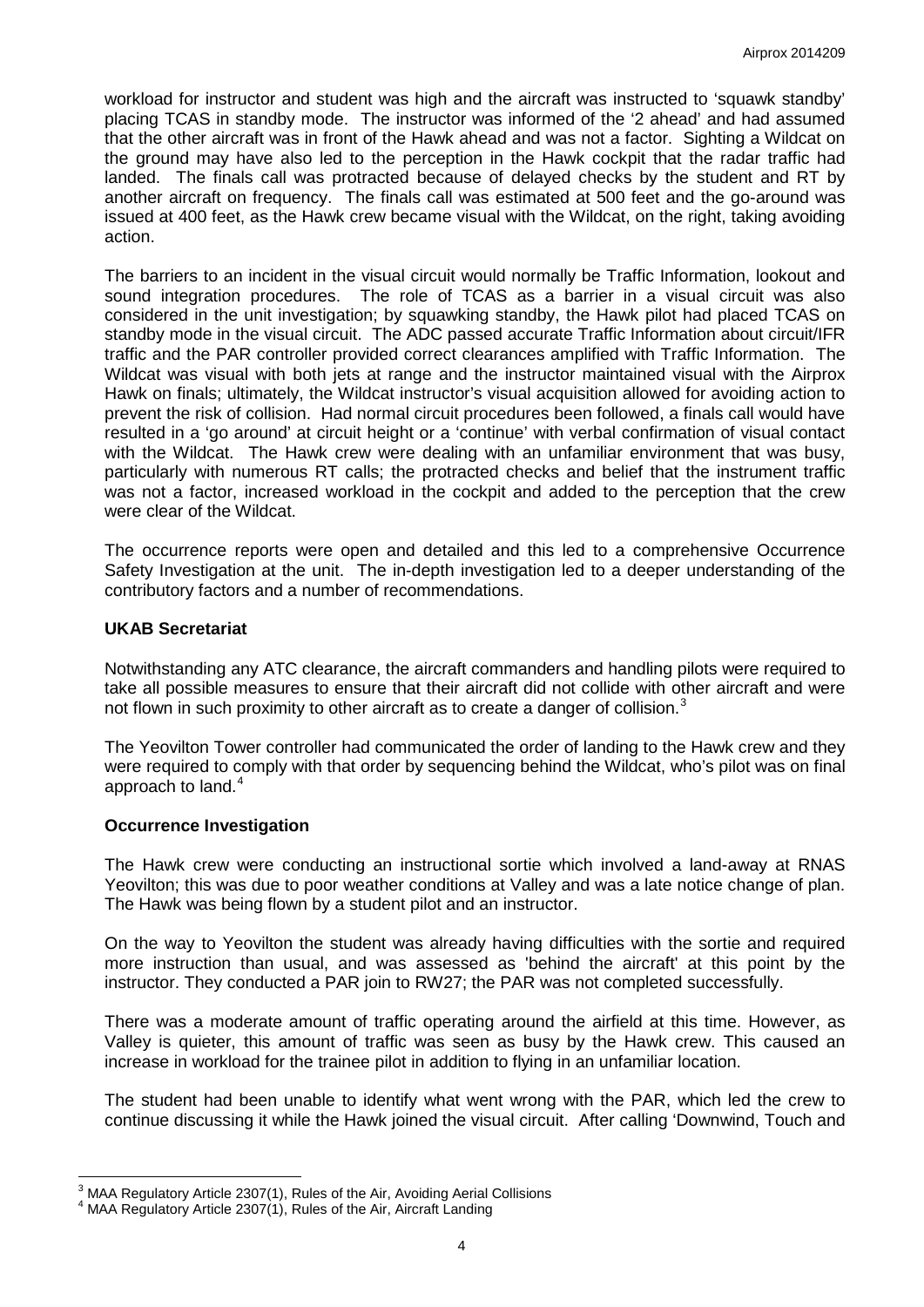Go', the student laboured over the checks, which resulted in a late "Short final, gear down" call; the crew elected to go around.

A Wildcat [not the Airprox helicopter] was at 4nm on an ILS to RW27 at the time of the Hawk's first circuit. While the Wildcat continued its approach, the tower continued to communicate its range as 3nm, then 'cleared to land'. During this time the student Hawk pilot was talking excessively, and missed some of the communications on the frequency. The student had lost some situational awareness at this point, and the instructor was focusing on the student's difficulties in operating the aircraft; the student had to ask twice for the range of the ILS traffic. The Hawk crew reported downwind for a touch-and-go on their second circuit and were informed the Wildcat was at 2nm; the student reported visual with it then extended downwind behind to maintain visual contact with the other Hawk and the Wildcat.

At 11:19:19 a second Wildcat [the Airprox helicopter], was reported at 5nm to RW27, and was also conducting an ILS. The first Wildcat had vacated the runway to the north. The non-Airprox Hawk crew reported downwind for a touch-and-go and were informed that there was one ahead, and they elected to go around at circuit height.

During this time the Airprox Hawk crew had continued their circuit after extending downwind behind the 1st Wildcat; the student was still labouring over the checks. Both crew members confirmed they were aware of the Wildcat making its approach; however, there was no confirmation of a visual sighting. The student transmitted 'downwind touch-and-go' and was told there were two aircraft ahead. The student again found it difficult to complete the checks during the downwind leg, and was flying an untidy circuit (as seen on the HUD recording). The instructor was, again, focused on what he assessed as a struggling pilot. This caused both crew members to lose situational awareness at this point, with both later reporting that they had assumed that the Wildcat had already landed. The amount of talk on the Hawk's Cockpit Voice Recorder was excessive during this period, whilst a lot of information was being passed on the Tower frequency in relation to the airfield traffic.

A third Wildcat was now departing from Point Zulu, and the Tower Control team was focused on the route of departure, and all stated they were watching the departure from Zulu, and were expecting the Hawk to go-around or extend behind the Airprox Wildcat, which had just been given clearance to land at 3nm.

The Hawk student was still struggling with the sortie, and failed to complete the checks and call finals by the end of the downwind leg. Both members of the Hawk crew had lost situationalawareness and believed they had a clear approach to RW27. They had already begun their approach, but their 'final' call was further delayed by waiting for a clear break on the Tower frequency. The Hawk crew then descended to 380ft after calling finals. At this point it was too late for the tower to react because the Hawk was too far into its approach.

The Wildcat was being flown by a pilot who was equipped with a Hood for Instrument Flying. An instructor was in the left-hand seat of the helicopter and was instructing the other pilot. The instructor confirmed visual with, and having situational awareness of, all the traffic in the visual circuit, and was watching the two Hawks making their downwind leg towards him. The instructor confirmed that the first Hawk approached and went around at circuit height above him; he then watched The second Hawk turn-in and begin to descend. The Wildcat instructor became aware that something wasn't right about the flight path of the Hawk, and they began to focus on what the Hawk was doing. The Hawk continued to turn-in, and descend, and began to fly towards the Wildcat. The instructor had to take control of the helicopter, and took evasive action to avoid the Hawk. This resulted in the Wildcat avoiding a collision with the Hawk, which flew directly underneath.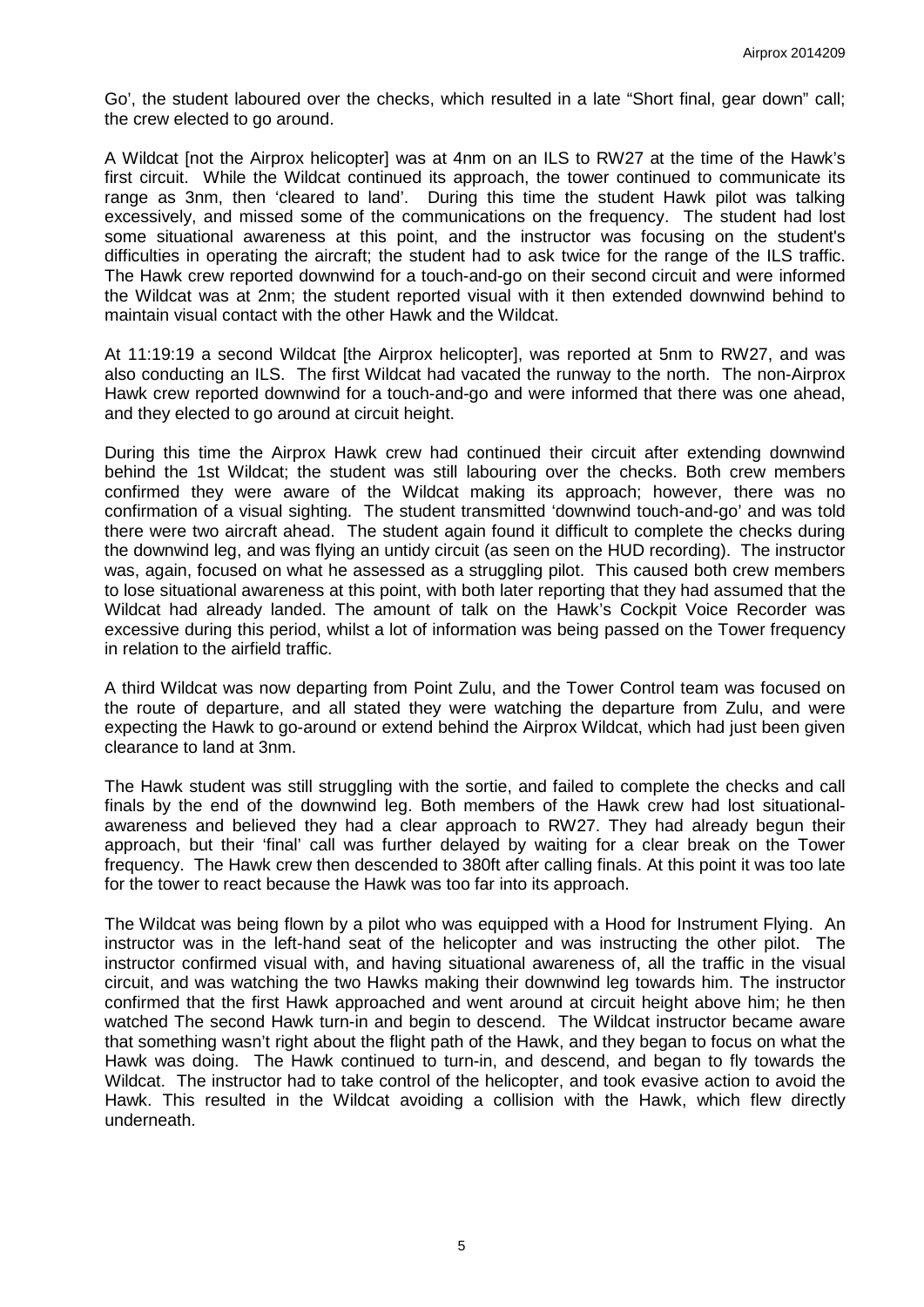### **Comments**

### **HQ Air Command**

This incident shows that individual situational awareness can vary greatly. The crew of the Airprox Hawk believed that they were clear of the instrument traffic and so commenced their final approach; the crew of the Airprox Wildcat were visual with both Hawks in the circuit and assumed that the Airprox Hawk would go around at circuit height (as the previous Hawk had done); the Tower Controller assumed that the Airprox Hawk would either extend downwind for the instrument traffic (as it had done on a previous circuit) or go around. Additionally, the team in the VCR<sup>[5](#page-5-0)</sup> allowed their collective attention to be drawn to a rotary VFR departure at a critical moment. Ultimately, differing perceptions of the same situation led to this Airprox; fortunately the instructor in the Airprox Wildcat was visual with the conflicting traffic throughout and took avoiding action, albeit quite late.

## **Summary**

An Airprox was reported between a Hawk, which was flying in the visual circuit in communication with the Yeovilton Tower, and a Wildcat, which was completing an ILS to land on RW27 in communication with Yeovilton Talkdown. Both aircraft were being operated on instructional sorties, with high workloads, in VMC; the Wildcat student was flying whilst wearing a hood to simulate IMC. Both pilots had been passed Traffic Information on the other aircraft, the Wildcat crew had been cleared to land on RW27 and the Hawk crew had been informed that the Wildcat was No1 to land.

## **PART B: SUMMARY OF THE BOARD'S DISCUSSIONS**

Information available included reports from the pilots of both aircraft, transcripts of the relevant RT frequencies, reports from the air traffic controllers involved and reports from the appropriate ATC and operating authorities.

The Board noted that the Hawk T2 was fitted with a TCAS system, which could have alerted the pilots to the developing conflict and offered resolution advice. Members wondered why they had been instructed to turn their SSR (and thus TCAS) off and were informed that, until recently, no Yeovilton based aircraft had been TCAS equipped so it was normal practice for Mode C to be turned off in the visual circuit in order to reduce clutter on the ATC radar screens; this policy has since been changed to allow TCAS to be effective in the Yeovilton visual circuit.

The Board then discussed the role of the Tower Controller; the controller's workload had been high but, nonetheless, members agreed that he had passed timely Traffic Information and sent the Hawk crew around as soon as he had had the opportunity. Given the traffic levels the Board agreed that the Tower Controller could not have done more to prevent the confliction.

Turning to the Hawk crew, the Board noted that they had been given Traffic Information on the Wildcat when they were downwind. Members were initially surprised that the instructor had allowed the student to turn finals and opined that he could have taken control and initiated a go-around at this point. However, following discussion, members thought it likely that the instructor had misjudged the speed differential between the Hawk and the Wildcat, and that he had associated the Traffic Information with another Wildcat he had seen taxiing off the runway, so he had not perceived a threat in allowing the student to continue. Indeed, having already had more than one unsatisfactory approach, it was likely that the instructor was endeavouring to allow the student a successful landing at this point. It was clear to the Board that neither of the Airprox Hawk pilots had correctly assimilated the Traffic Information and had lost full situational awareness. There was then considerable discussion about the human factors elements which could have lead to this loss of situational awareness. It was noted that the student pilot had been struggling and, despite assertions that RAF Valley had an open and honest culture, he had perhaps felt that declaring himself fatigued would

 $\overline{\phantom{a}}$ 

<span id="page-5-0"></span> $5$  Visual Control Room – the Tower.